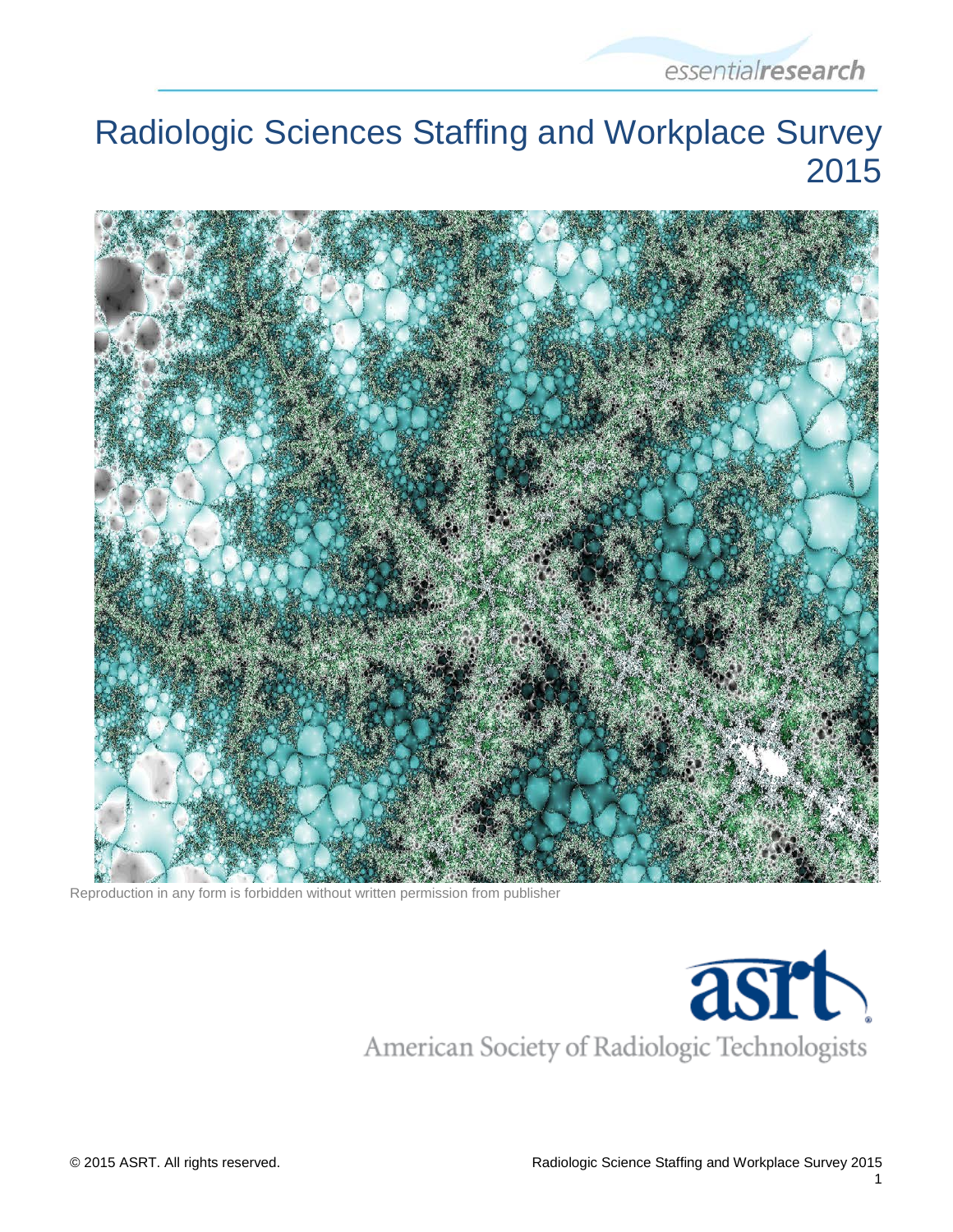

#### **Table of Contents**

| Please indicate the number of images performed per year at your facility in which contrast is administered: 12     |  |
|--------------------------------------------------------------------------------------------------------------------|--|
|                                                                                                                    |  |
|                                                                                                                    |  |
|                                                                                                                    |  |
|                                                                                                                    |  |
|                                                                                                                    |  |
|                                                                                                                    |  |
| Over the last two years, how many full-time equivalent (FTE) radiologic technologists in your department have left |  |
| Have you eliminated any full-time equivalent positions over the last year (i.e. permanently reduced FTE staff)?18  |  |
|                                                                                                                    |  |
| Appendix A. Survey Instruments and Invitation Letter (Please contact the ASRT for a copy.)                         |  |

**Appendix B. Verbatim responses (Please contact the ASRT for a copy.)**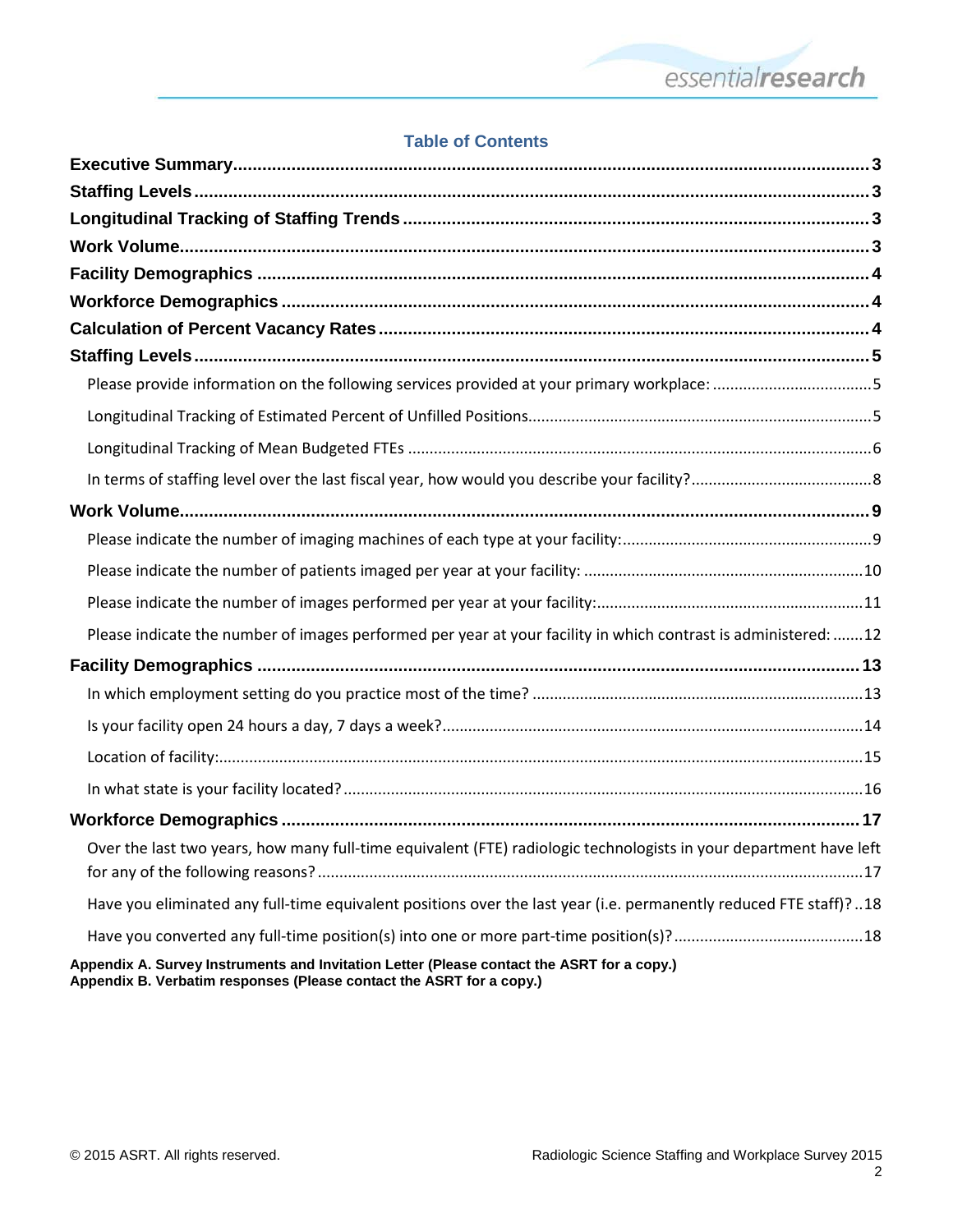

#### **Executive Summary**

<span id="page-2-0"></span>The ASRT surveys managers of radiology departments across the United States regarding the capacities and staffing levels of their facilities on a biannual basis. In early April 2015, an invitation to participate in the Radiologic Sciences Staffing and Workplace Survey 2015 was sent via e-mail to 15,000 department managers. At the close of the survey on May 31, 2015, a total of 1,123 responses had been received, yielding an overall response rate of 7.5%.

At its widest, a sample size of 1,123 yields a margin of error of  $\pm 3.0\%$  (at the 95% confidence interval).

#### <span id="page-2-1"></span>**Staffing Levels**

Respondents were asked the number of budgeted full-time equivalent (FTE) positions within each discipline at their facility. The averages per facility were:

- Radiography/fluoroscopy (8.4).
- Computed tomography (5.5).
- Sonography (4.3).
- Magnetic resonance imaging (4.1).
- Mammography (4.1).
- Nuclear medicine technology (3.0).
- Cardiovascular interventional technology (CVIT) (5.8).
- Bone densitometry (1.9).

The figures for budgeted FTEs in each discipline along with figures on positions that are currently vacant and recruiting produce an estimate for the percent of unfilled positions in each discipline:

- Radiography/fluoroscopy (3.4%).
- Computed tomography (4.5%).
- Sonography (5.1%).
- Magnetic resonance imaging (4.2%).
- Mammography (2.6%).
- Nuclear medicine technology (2.8%).
- CVIT (4.1%).
- Bone densitometry (1.0%).

Vacancy rates were cross-tabulated by region and discipline. An overall mean vacancy rate was computed for these figures. The Pacific region had the highest estimated vacancy rate at 5.7%; New England and the Mid-Atlantic regions had the lowest estimated vacancy rates at 2.9% in each.

Respondents were asked several additional questions to gauge their department's staffing levels:

- Asked to describe their facility's staffing level over the course of the preceding fiscal year, 69.2% characterized their facility as "appropriately staffed," 28.1% said their facility was understaffed and 2.7% said their facility was overstaffed.
- Asked whether their department is currently under a hiring freeze, 73.7% said "no" and 26.3% said "yes."

#### <span id="page-2-2"></span>**Longitudinal Tracking of Staffing Trends**

The ASRT has been tracking staffing levels in terms of mean budgeted full-time equivalents (FTEs) and estimated percent of unfilled positions since 2003. The staffing survey is usually sent to facility managers biannually. With more than 10 years of data available, the ASRT is able to provide a look at longterm trends in staffing.

• Radiography has experienced a long-term decline in the average number of budgeted FTEs per

department. In 2003, the average department had 10.1 FTEs in radiography. That number increased to 10.4 in 2005 and 10.7 in 2007, before beginning a decline to 10.0 in 2009 and to 8.4 in 2015, the lowest number recorded since the staffing survey began.

- All other disciplines have seen at least some growth since 2003, and almost all have grown since the previous survey in 2013. In CT, the average number of budgeted FTEs is up to 5.5 in 2015 from 3.4 in 2003 and 5.4 in 2013. The average number of budgeted FTEs in CVIT is 5.8 in 2015, up from 0.9 in 2003 and 4.9 in 2013. Nuclear medicine staffing levels are up from 2003 (when there were 1.8 FTEs per department), the number of FTEs remained flat between 2013 and 2015 (3.0 FTEs per department in both years). Only sonography, which is still up from an average of 2.6 FTEs in 2003, experienced a minor correction between 2013 and 2015, declining from an average of 4.4 to 4.3 FTEs.
- Estimated percent vacancy rates have declined without exception since their respective highs in 2003. For example, there was a 10.3% vacancy rate in radiography in 2003; in 2015, the vacancy rate in radiography was 3.4%. Nonetheless, the vacancy rates in almost every discipline were slightly higher in 2015 than they were in 2013: radiography was up from 1.7% in 2013 to 3.4% in 2015, CT rose from 2.7% in 2013 to 4.5% in 2015, and MR was up to 4.2% in 2015 from 3.0% in 2013. In CVIT, the vacancy rate declined from 5.2% in 2013 to 4.1% in 2015, and in bone densitometry, the vacancy rate fell from 1.8% in 2013 to 1.0% in 2015.

#### <span id="page-2-3"></span>**Work Volume**

Respondents were asked a number of questions about annual patient throughput, annual number of exams, and number of imaging machines in their department:

- In radiography, the average department has 3.4 machines and images 13,324 patients per year; 26,872 images are taken, and 1,370 of those use contrast.
- In CT, the average department has 1.8 machines and images 5,671 patients per year; 12,949 images are taken, and 6,225 of those use contrast.
- In sonography, the average department has 2.9 machines and images 4,351 patients per year; 14,424 images are taken, and 236 of those use contrast.
- In MR, the average department has 1.6 machines and images 3,504 patients per year; 4,215 images are taken, and 3,099 of those use contrast.
- In mammography, the average department has 2.1 machines and images 5,692 patients per year; 10,597 images are taken, and 175 of those use contrast.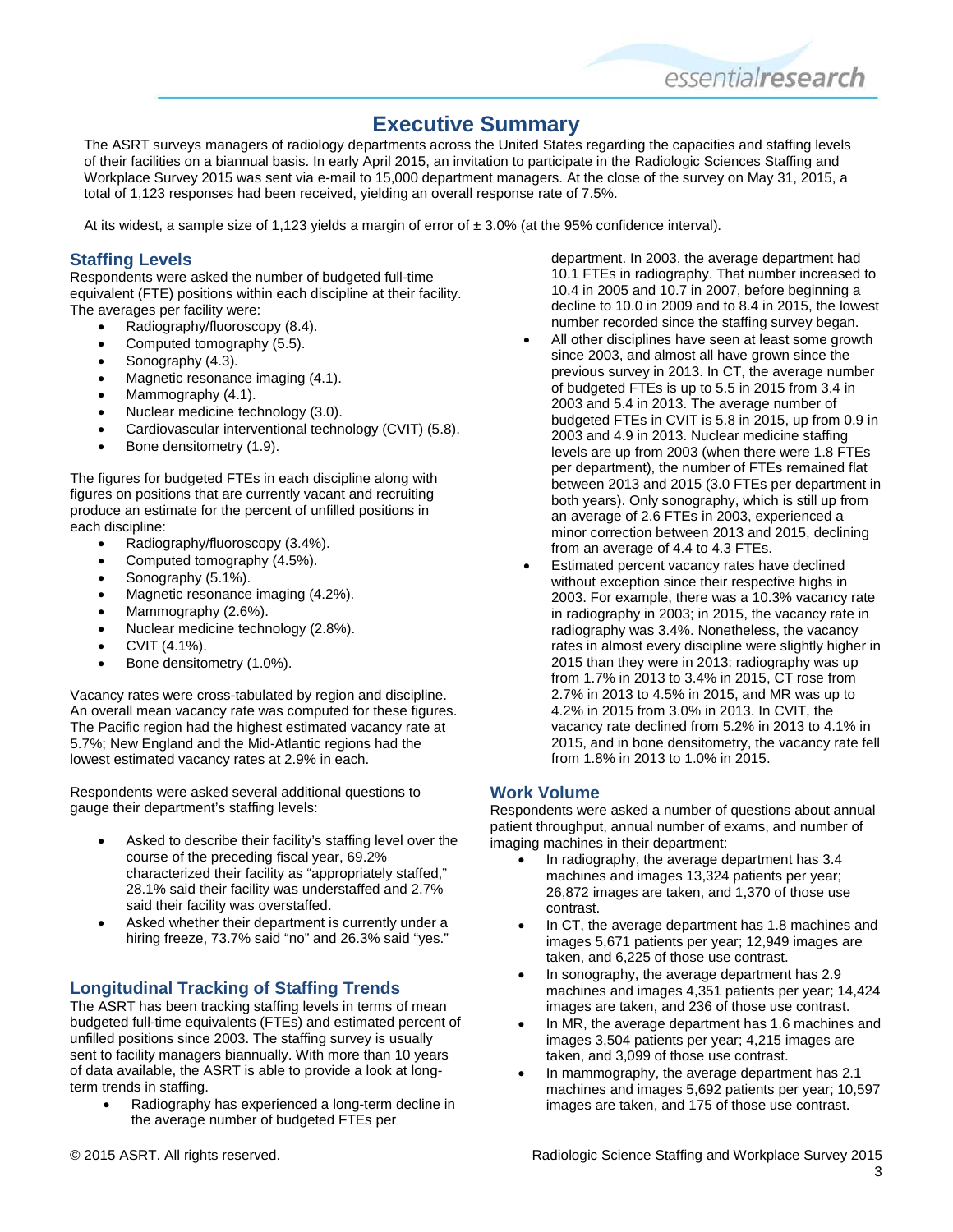

- In nuclear medicine, the average department has 2.0 machines and images 2,236 patients per year; 4,746 images are taken and 1,057 of those use contrast.
- In CVIT, the average department has 2.2 machines and images 2,895 patients per year; 9,565 images are taken and 3,900 of those use contrast.
- In bone densitometry, the average department has 1.2 machines and images 1,051 patients per year; 1,897 images are taken and 0 of those use contrast.

#### <span id="page-3-0"></span>**Facility Demographics**

Respondents were asked a number of questions about their facility.

- A plurality of respondents work in hospitals (48.3%), with 32.5% in nonprofit hospitals alone; 14.8% work at imaging centers, 13.6% work in a physician's office, 7.3% work in small clinics, and 6.7% work in large clinics.
- Among those working in hospitals, the mean number of beds at their facility was 268.
- Respondents were asked whether their facility is open 24 hours a day, 7 days a week; 51.8% said "no" and 48.2% said "yes." Facilities that are not open all of the time are, on average, open 52 hours per week.
- A plurality of respondents (41.2%) work in suburban facilities; 33.1% work in urban facilities, and 25.8% work in a rural setting.

#### <span id="page-3-1"></span>**Workforce Demographics**

Respondents were asked several questions about turnover in the workforce in their department over the last two years:

- In 2013, the average department lost a total of 1.12 FTEs. Of those:
	- o On average, .38 retired.<br>
	o On average, .26 were lai
	- o On average, .26 were laid off.<br>
	o On average, .43 were termina
	- $\circ$  On average, .43 were terminated with cause.<br>  $\circ$  On average, .49 left to work in another
	- On average, .49 left to work in another profession.
	- o On average, .34 left for personal reasons.<br>
	o On average. .38 left for other reasons.
	- On average, .38 left for other reasons.
- In 2014, the average department lost a total of 1.37 FTEs. Of those:
	- o On average, .50 retired.<br>
	o On average, .30 were lai
	- o On average, .30 were laid off.<br>  $\Omega$  On average 41 were terminare
	- $\circ$  On average, .41 were terminated with cause.<br> $\circ$  On average. .58 left to work in another
	- On average, .58 left to work in another profession.
	- o On average, .43 left for personal reasons.
	- o On average, .49 left for other reasons.

Respondents were also asked whether they had eliminated any FTE positions, or converted any FTE positions to part-time positions.

- Most respondents (82.5%) had not eliminated any FTE positions; of the 17.5% who had, the average number of positions eliminated was 2.5.
- Most respondents (79.9%) had not converted any FTE positions to part-time positions; among the 20.1% who had, the average number of positions converted was 2.1.

#### <span id="page-3-2"></span>**Calculation of Percent Vacancy Rates**

The estimated proportion of unfilled positions for a given discipline for the population of U.S. radiology facilities is defined as:

**(Mean number of vacant and recruiting FTEs per facility) ÷ (Mean number of budgeted FTEs per facility)**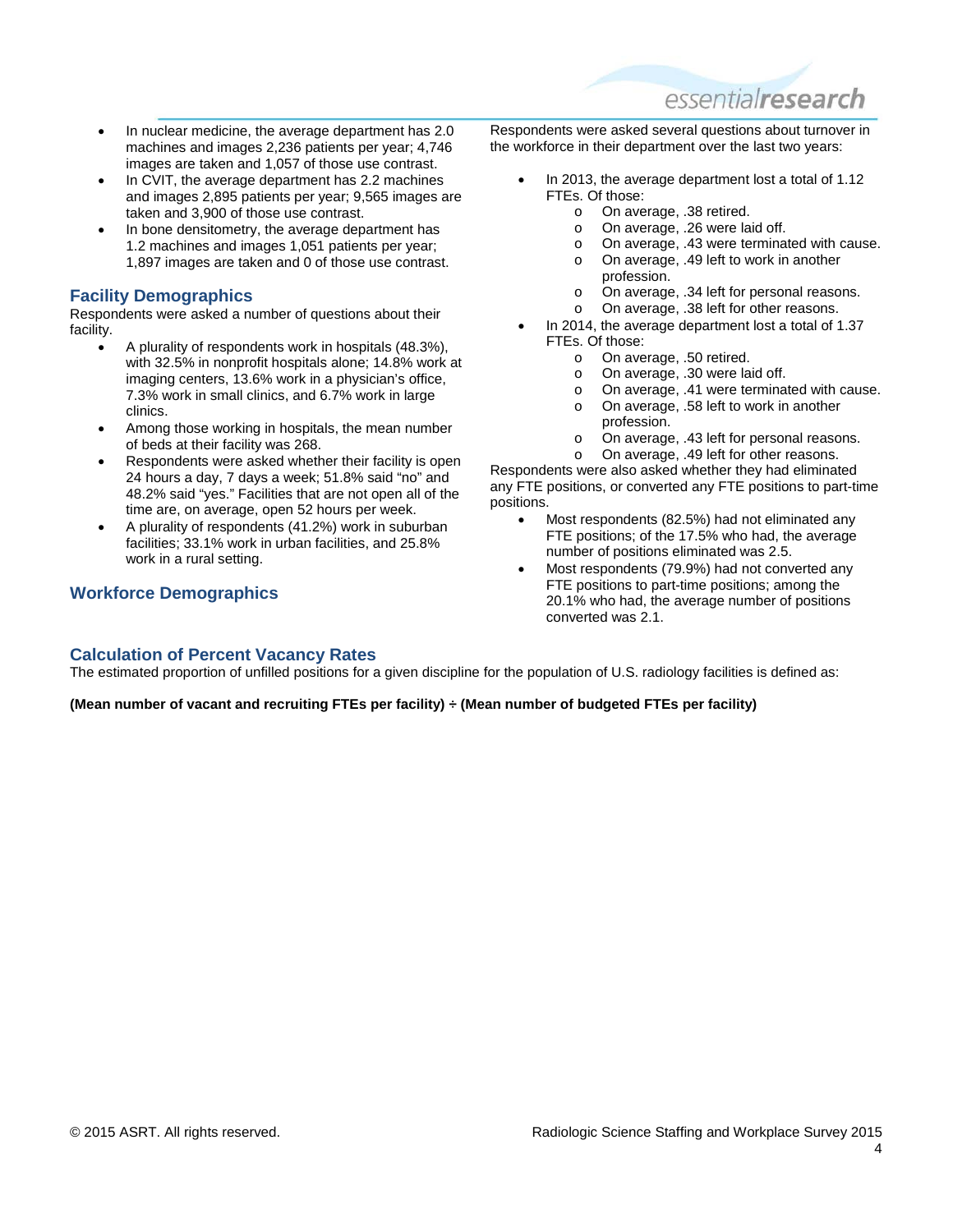## **Staffing Levels**

#### <span id="page-4-1"></span><span id="page-4-0"></span>**Please provide information on the following services provided at your primary workplace:**

| <b>Discipline</b>                                         | N   | <b>Mean</b><br><b>Budgeted</b><br><b>FTEs</b> | <b>SD</b> | <b>Mean Vacant</b><br>and<br><b>Recruiting</b><br><b>FTEs</b> | <b>SD</b> | <b>Estimated</b><br><b>Percent</b><br><b>Unfilled FTE</b><br><b>Positions</b> |
|-----------------------------------------------------------|-----|-----------------------------------------------|-----------|---------------------------------------------------------------|-----------|-------------------------------------------------------------------------------|
| Radiography                                               | 743 | 8.4                                           | 12.8      | .29                                                           | 1.1       | 3.4%                                                                          |
| <b>Computed Tomography</b>                                | 504 | 5.5                                           | 6.6       | .25                                                           | 1.3       | 4.5%                                                                          |
| Sonography                                                | 492 | 4.3                                           | 4.7       | .22                                                           | .70       | 5.1%                                                                          |
| <b>Magnetic Resonance Imaging</b>                         | 452 | 4.1                                           | 5.2       | .17                                                           | .86       | 4.2%                                                                          |
| Mammography                                               | 455 | 4.1                                           | 4.9       | .11                                                           | .43       | 2.6%                                                                          |
| <b>Nuclear Medicine</b>                                   | 343 | 3.0                                           | 3.1       | .08                                                           | .40       | 2.8%                                                                          |
| <b>Cardiovascular Interventional</b><br><b>Technology</b> | 169 | 5.8                                           | 5.2       | .24                                                           | .77       | 4.1%                                                                          |
| <b>Bone Densitometry</b>                                  | 289 | 1.9                                           | 2.7       | .02                                                           | .13       | 1.0%                                                                          |

#### <span id="page-4-2"></span>**Longitudinal Tracking of Estimated Percent of Unfilled Positions**

|                                                 | 2003    | 2005 | 2007 | 2009 | 2011 | 2013 | 2015 |
|-------------------------------------------------|---------|------|------|------|------|------|------|
| Radiography                                     | 10.3%   | 5.4% | 3.7% | 2.5% | 2.0% | 1.7% | 3.4% |
| <b>Computed Tomography</b>                      | 8.5%    | 5.9% | 3.9% | 3.5% | 2.0% | 2.7% | 4.5% |
| Sonography                                      | 11.7%   | 9.1% | 8.3% | 5.4% | 3.4% | 2.6% | 5.1% |
| <b>Magnetic Resonance Imaging</b>               | $9.0\%$ | 7.4% | 4.4% | 3.2% | 2.5% | 3.0% | 4.2% |
| Mammography                                     | 7.2%    | 6.2% | 5.5% | 2.3% | 1.7% | 1.4% | 2.6% |
| <b>Nuclear Medicine</b>                         | 10.9%   | 8.0% | 4.7% | 2.8% | 1.4% | 1.3% | 2.8% |
| <b>Cardiovascular Interventional Technology</b> | 14.6%   | 9.1% | 8.3% | 5.4% | 3.4% | 5.2% | 4.1% |
| <b>Bone Densitometry</b>                        |         |      |      |      |      | 1.8% | 1.0% |



#### **Longitudinal Tracking of Estimated Percent of Unfilled Positions**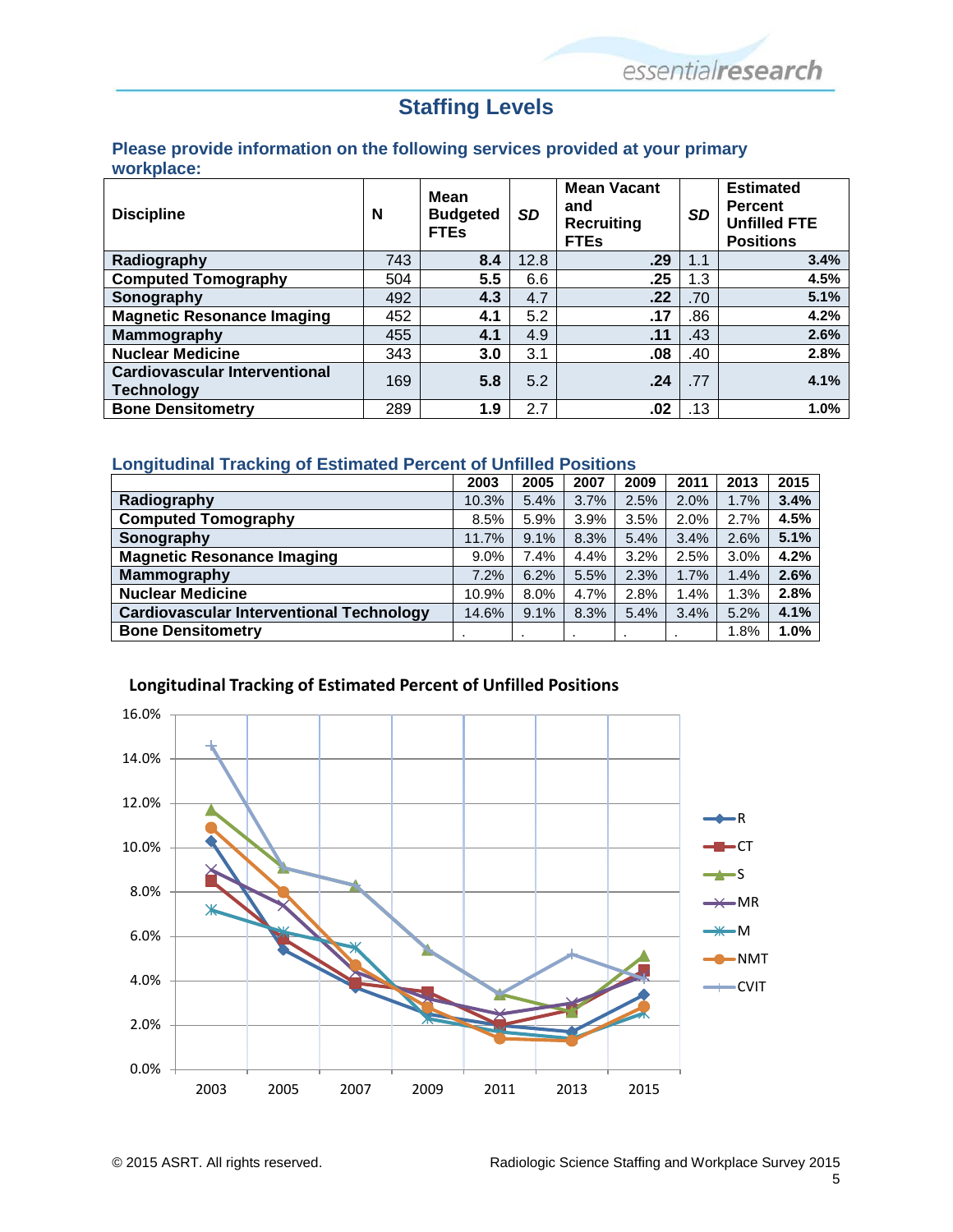<span id="page-5-0"></span>

| <b>Longitudinal Tracking of Mean Budgeted FTEs</b> |      |      |      |      |      |      |      |  |
|----------------------------------------------------|------|------|------|------|------|------|------|--|
|                                                    | 2003 | 2005 | 2007 | 2009 | 2011 | 2013 | 2015 |  |
| Radiography                                        | 10.1 | 10.4 | 10.7 | 10.0 | 9.3  | 9.2  | 8.4  |  |
| <b>Computed Tomography</b>                         | 3.4  | 4.3  | 4.8  | 4.8  | 5.6  | 5.4  | 5.5  |  |
| Sonography                                         | 2.6  | 3.2  | 3.6  | 3.9  | 4.1  | 4.4  | 4.3  |  |
| <b>Magnetic Resonance Imaging</b>                  | 1.7  | 2.8  | 3.4  | 3.8  | 4.1  | 3.4  | 4.1  |  |
| <b>Mammography</b>                                 | 2.1  | 2.6  | 3.3  | 4.0  | 4.1  | 3.5  | 4.1  |  |
| <b>Nuclear Medicine</b>                            | 1.8  | 2.6  | 2.8  | 2.9  | 3.1  | 3.0  | 3.0  |  |
| <b>Cardiovascular Interventional Technology</b>    | 0.9  | 2.2  | 2.9  | 4.0  | 6.9  | 4.9  | 5.8  |  |
| <b>Bone Densitometry</b>                           |      |      |      |      |      | 1.7  | 1.9  |  |

# 9.0 10.0 11.0



#### **Longitudinal Tracking of Mean Budgeted FTEs**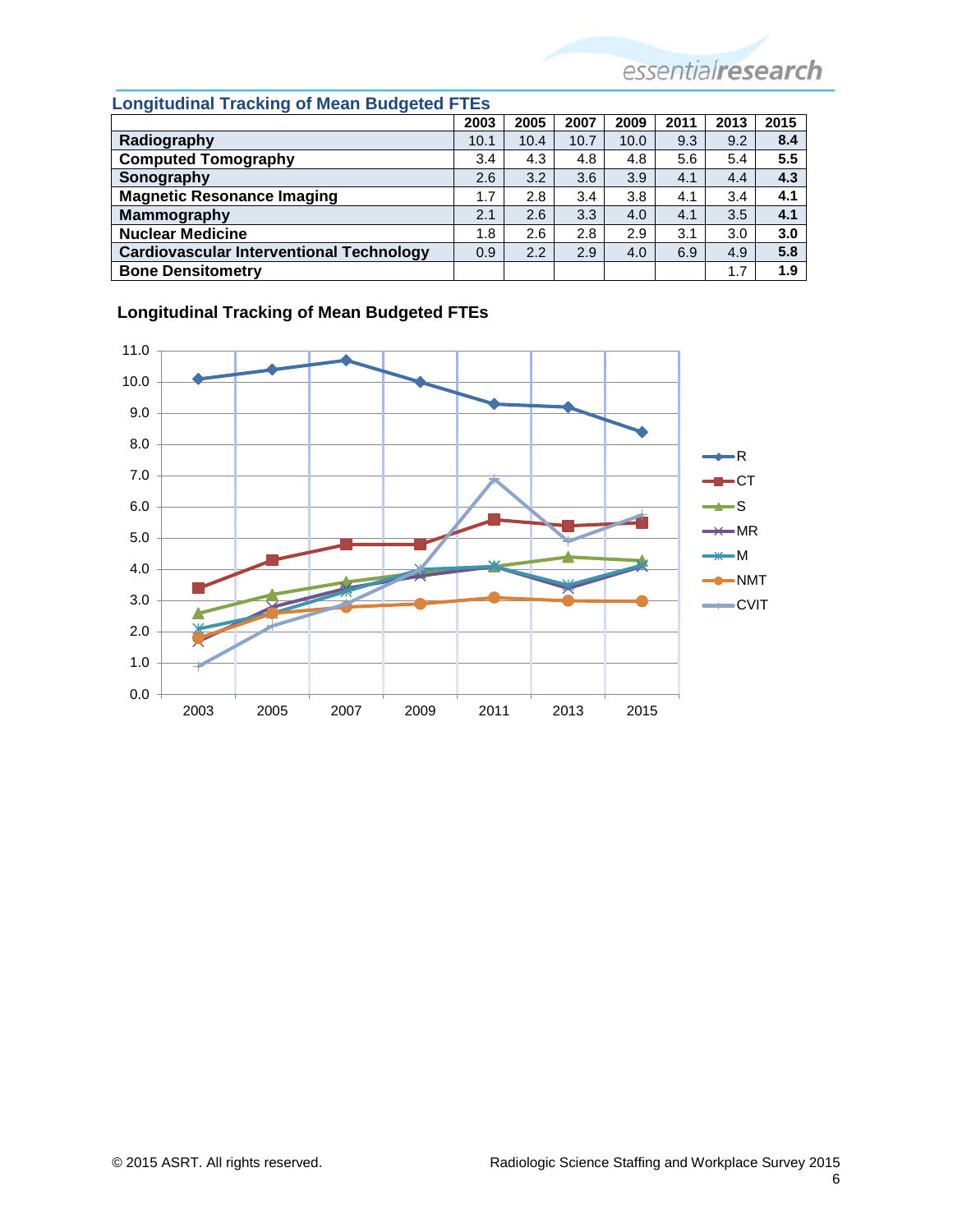| <b>Discipline</b>                                                        | <b>Statistic</b>         | $\cdots$<br><b>Pacific</b> | $\cdots$<br>East-<br><b>South</b><br><b>Central</b> | <b>Mountain</b> | East-<br><b>North</b><br><b>Central</b> | <b>South</b><br><b>Atlantic</b> | West-<br><b>North</b><br><b>Central</b> | West-<br><b>South</b><br><b>Central</b> | <b>New</b><br><b>England</b> | Mid-<br><b>Atlantic</b> |
|--------------------------------------------------------------------------|--------------------------|----------------------------|-----------------------------------------------------|-----------------|-----------------------------------------|---------------------------------|-----------------------------------------|-----------------------------------------|------------------------------|-------------------------|
| Radiography                                                              | N                        | 74                         | 54                                                  | 63              | 94                                      | 126                             | 90                                      | 83                                      | 42                           | 88                      |
|                                                                          | %                        | 4.4%                       | 5.3%                                                | 5.7%            | 2.6%                                    | 2.3%                            | 3.1%                                    | 2.1%                                    | 2.4%                         | 3.2%                    |
| <b>Computed</b>                                                          | N                        | 53                         | 33                                                  | 37              | 62                                      | 77                              | 61                                      | 54                                      | 33                           | 70                      |
| Tomography                                                               | $\%$                     | 6.9%                       | 4.4%                                                | 3.3%            | 2.4%                                    | 7.7%                            | 4.7%                                    | 4.2%                                    | 3.0%                         | 3.3%                    |
| Sonography                                                               | N                        | 57                         | 32                                                  | 37              | 63                                      | 82                              | 49                                      | 53                                      | 27                           | 70                      |
|                                                                          | $\overline{\frac{9}{6}}$ | 8.0%                       | 7.2%                                                | 6.9%            | 9.3%                                    | 5.4%                            | 3.6%                                    | 2.3%                                    | 3.8%                         | 2.7%                    |
| <b>Magnetic</b><br><b>Resonance</b>                                      | N                        | 56                         | 29                                                  | 34              | 58                                      | 86                              | 38                                      | 45                                      | 27                           | 60                      |
| Imaging                                                                  | $\%$                     | 4.2%                       | 1.1%                                                | 1.7%            | 4.2%                                    | 7.3%                            | 4.4%                                    | 4.6%                                    | 4.4%                         | 2.7%                    |
| <b>Mammography</b>                                                       | N                        | 52                         | 30                                                  | 34              | 59                                      | 69                              | 61                                      | 41                                      | 27                           | 63                      |
|                                                                          | $\frac{0}{0}$            | 3.2%                       | 4.8%                                                | 5.2%            | 4.4%                                    | 0.7%                            | 1.7%                                    | 2.9%                                    | 0.0%                         | 1.6%                    |
| <b>Nuclear</b><br><b>Medicine</b>                                        | N                        | 45                         | 22                                                  | 22              | 49                                      | 55                              | 20                                      | 32                                      | 23                           | 52                      |
| <b>Technology</b>                                                        | $\%$                     | 6.7%                       | 6.3%                                                | 5.4%            | 2.8%                                    | 0.9%                            | 0.0%                                    | 2.4%                                    | 2.1%                         | 2.5%                    |
| <b>Cardiovascular</b><br><b>Interventional</b>                           | N                        | 30                         | 6                                                   | 17              | 20                                      | 25                              | 8                                       | 22                                      | 11                           | 22                      |
| Technology                                                               | $\frac{0}{0}$            | 7.7%                       | 11.9%                                               | 1.3%            | 6.6%                                    | 0.6%                            | 3.0%                                    | 3.9%                                    | 3.8%                         | 1.2%                    |
| <b>Bone</b>                                                              | N                        | 29                         | 17                                                  | 22              | 42                                      | 49                              | 28                                      | 26                                      | 18                           | 50                      |
| <b>Densitometry</b>                                                      | %                        | 0.0%                       | 5.1%                                                | 2.5%            | 1.2%                                    | 0.0%                            | 0.0%                                    | 2.1%                                    | 3.0%                         | 2.4%                    |
| <b>Overall Mean</b>                                                      |                          | 5.7%                       | 5.3%                                                | 4.6%            | 4.4%                                    | 4.0%                            | $3.3\%$                                 | 3.3%                                    | 2.9%                         | $2.9\%$                 |
| <sup>a</sup> Pacific: Alaska, Washington, Oregon, California and Hawaii. |                          |                            |                                                     |                 |                                         |                                 |                                         |                                         |                              |                         |

#### **Estimated Vacancy Rates by Region<sup>a</sup>**

*East-South Central: Kentucky, Tennessee, Mississippi and Alabama.*

*Mountain: Idaho, Montana, Wyoming, Nevada, Utah, Colorado, Arizona, and New Mexico.*

*East-North Central: Wisconsin, Michigan, Illinois, Indiana and Ohio.*

*South Atlantic: Delaware, Maryland, District of Columbia, Virginia, West Virginia, North Carolina, South Caroline, Georgia and Florida.*

*West-North Central: Missouri, North Dakota, South Dakota, Nebraska, Kansas, Minnesota and Iowa.*

*West-South Central: Oklahoma, Texas, Arkansas and Louisiana.*

*New England: Maine, New Hampshire, Vermont, Massachusetts, Rhode Island and Connecticut. Mid-Atlantic: New York, Pennsylvania and New Jersey.*



#### **Overall Mean Vacancy Rates by Region**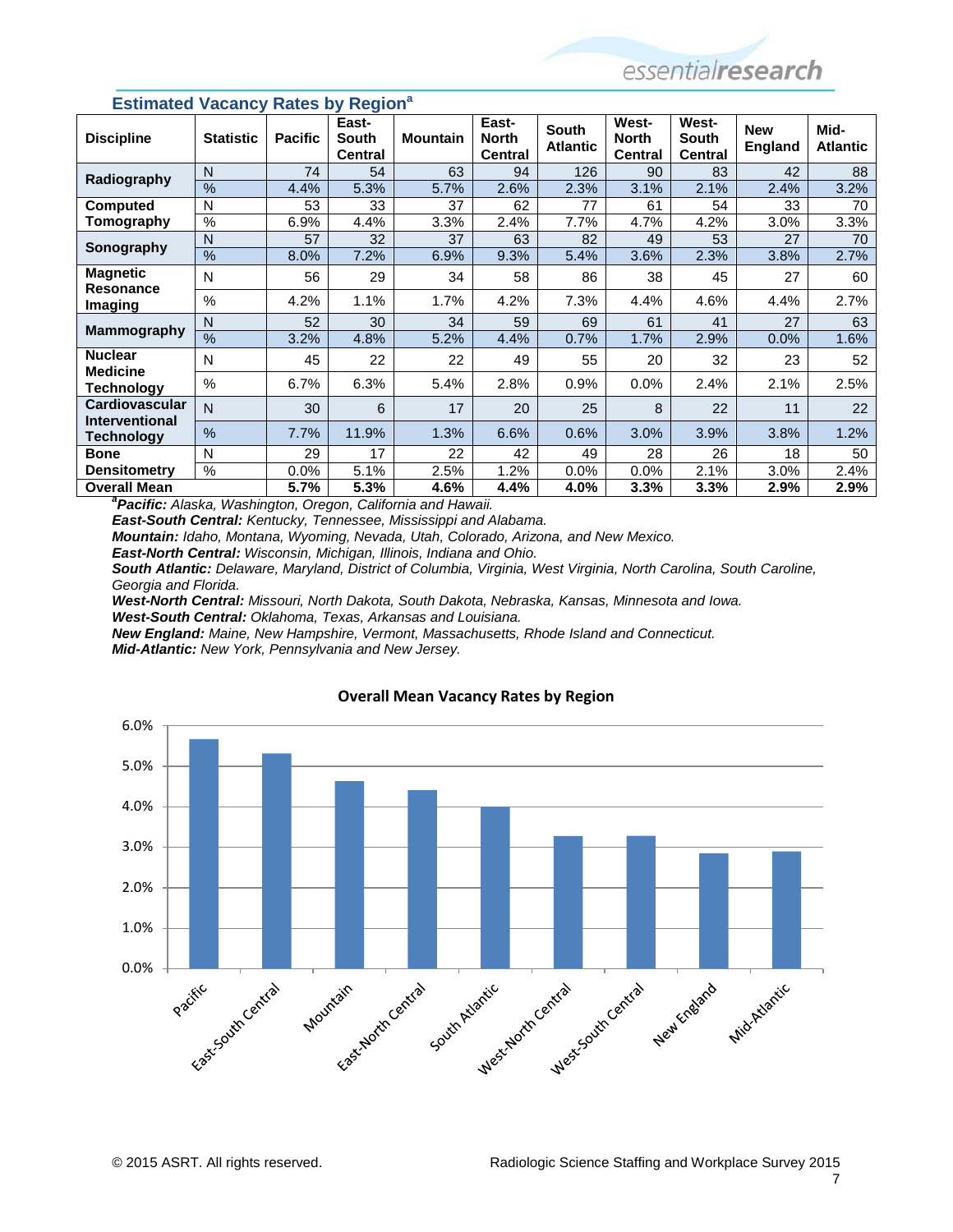<span id="page-7-0"></span>**In terms of staffing level over the last fiscal year, how would you describe your facility?**

essentialresearch

|                                 |                  | Valid          |
|---------------------------------|------------------|----------------|
|                                 | <b>Frequency</b> | <b>Percent</b> |
| <b>Overstaffed</b>              | 30               | 2.7%           |
| Appropriately<br><b>Staffed</b> | 759              | 69.2%          |
| <b>Understaffed</b>             | 308              | 28.1%          |
| Total                           | 1097             | 100.0%         |

#### **In terms of staffing level over the last fiscal year, how would you describe your facility?**



#### **Is your department currently under a hiring freeze?**

|       |           | Valid          |
|-------|-----------|----------------|
|       | Frequency | <b>Percent</b> |
| Yes   | 289       | 26.3%          |
| Nο    | 811       | 73.7%          |
| Total | 1100      | 100.0%         |



#### **Is your department currently under a hiring freeze?**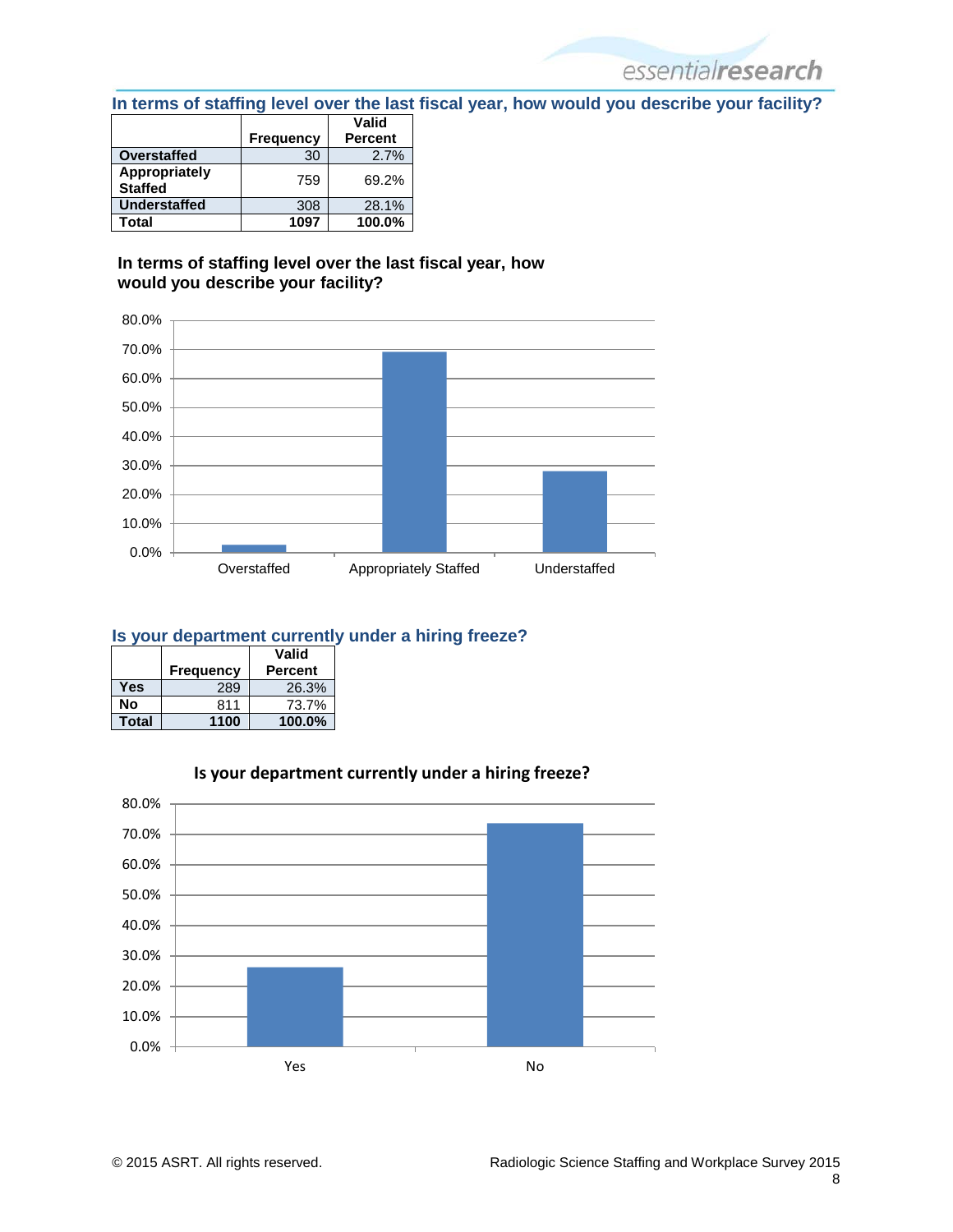## **Work Volume**

#### <span id="page-8-1"></span><span id="page-8-0"></span>**Please indicate the number of imaging machines of each type at your facility:**

|                                                              | N   | <b>Mean</b> | <b>SD</b> | ັ<br>$\tilde{\phantom{a}}$<br>5th<br><b>Percentile</b> | 25 <sub>th</sub><br><b>Percentile</b> | ◢<br>50th<br><b>Percentile</b> | 75th<br><b>Percentile</b> | 95th<br><b>Percentile</b> |
|--------------------------------------------------------------|-----|-------------|-----------|--------------------------------------------------------|---------------------------------------|--------------------------------|---------------------------|---------------------------|
| Radiography                                                  | 733 | 3.4         | 5.1       |                                                        | 1.2                                   | 2.0                            | 3.9                       | 10.0                      |
| <b>Computed</b><br>Tomography                                | 485 | 1.8         | 1.5       | ٠                                                      | ٠.                                    | 1.3                            | 2.1                       | 4.8                       |
| Sonography                                                   | 498 | 2.9         | 2.9       |                                                        | 1.3                                   | 2.3                            | 3.6                       | 7.5                       |
| <b>Magnetic</b><br>Resonance<br>Imaging                      | 433 | 1.6         | 1.9       | ٠                                                      | ٠.                                    | 1.3                            | 1.9                       | 4.6                       |
| Mammography                                                  | 433 | 2.1         | 2.3       |                                                        |                                       | 1.6                            | 2.6                       | 5.8                       |
| <b>Nuclear</b><br><b>Medicine</b>                            | 308 | 2.0         | 1.6       | ٠                                                      | $\blacksquare$                        | 1.6                            | 2.6                       | 5.1                       |
| Cardiovascular<br><b>Interventional</b><br><b>Technology</b> | 154 | 2.2         | 1.5       | ٠.                                                     | 1.0                                   | 1.8                            | 3.0                       | 5.4                       |
| <b>Bone</b><br><b>Densitometry</b>                           | 381 | 1.2         | .73       | ٠                                                      |                                       | 1.1                            | 1.6                       | 2.3                       |

#### **Mean number of imaging machines of each type at your facility**

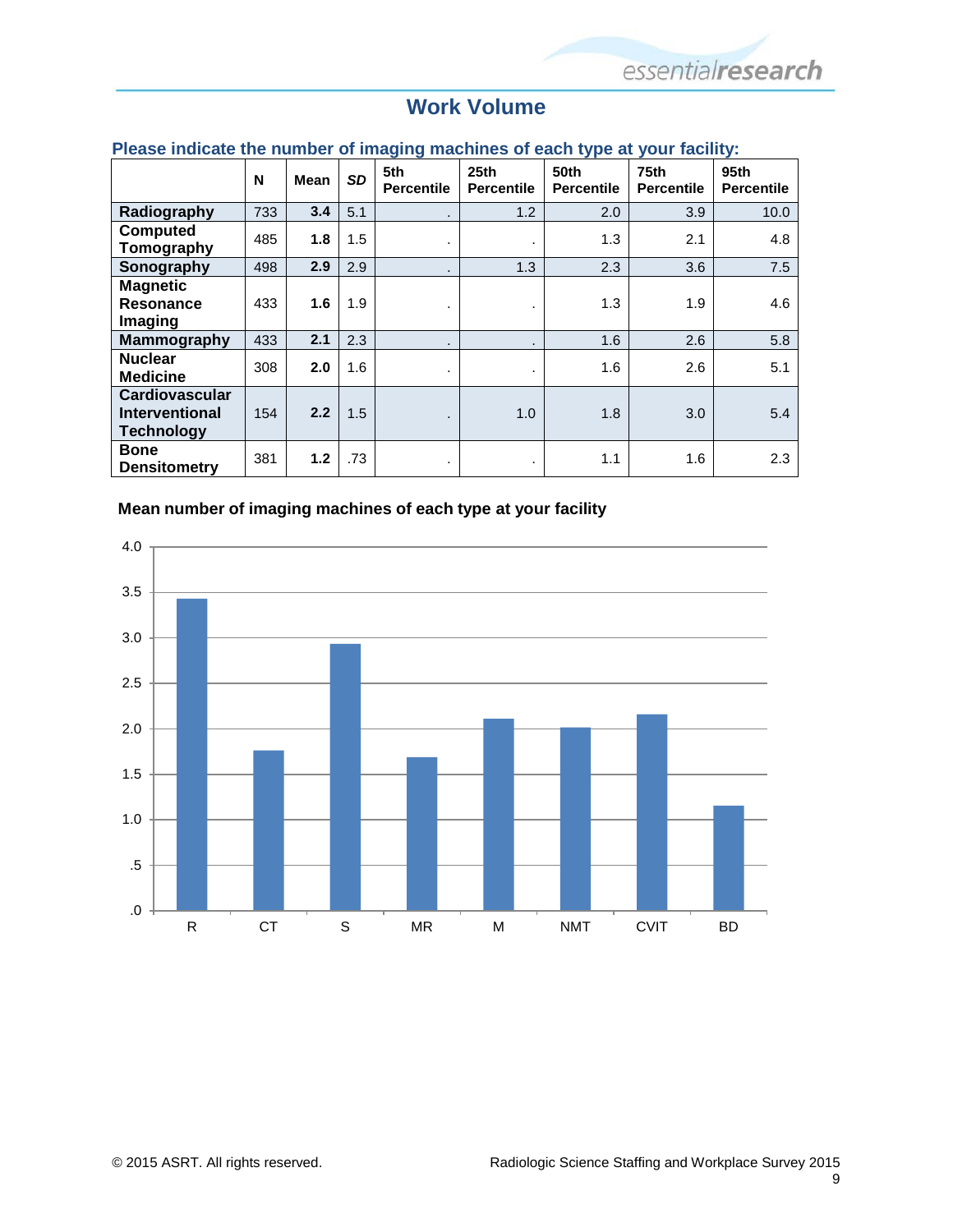| <b>There</b> individually the number of patients intuged por your at your racinty. |     |             |           |                          |                                       |                                  |                                       |                                       |
|------------------------------------------------------------------------------------|-----|-------------|-----------|--------------------------|---------------------------------------|----------------------------------|---------------------------------------|---------------------------------------|
|                                                                                    | N   | <b>Mean</b> | <b>SD</b> | 5th<br><b>Percentile</b> | 25 <sub>th</sub><br><b>Percentile</b> | <b>50th</b><br><b>Percentile</b> | 75 <sub>th</sub><br><b>Percentile</b> | 95 <sub>th</sub><br><b>Percentile</b> |
| Radiography                                                                        | 339 | 13,324      | 51,653    | 244                      | 1,287                                 | 3,459                            | 9,058                                 | 41,471                                |
| <b>Computed</b><br>Tomography                                                      | 194 | 5,671       | 8,397     | 286                      | 859                                   | 2,492                            | 6,518                                 | 20,920                                |
| Sonography                                                                         | 193 | 4.351       | 6,579     | 215                      | 1,119                                 | 2,520                            | 4,860                                 | 13,925                                |
| <b>Magnetic</b><br>Resonance<br>Imaging                                            | 172 | 3,504       | 5,571     | 201                      | 792                                   | 1.989                            | 3,880                                 | 11,139                                |
| <b>Mammography</b>                                                                 | 170 | 5,692       | 8,438     | 290                      | 1,200                                 | 3,040                            | 6,013                                 | 23,000                                |
| <b>Nuclear Medicine</b>                                                            | 122 | 2,236       | 3,941     | 92                       | 508                                   | 1,204                            | 2,223                                 | 8,100                                 |
| Cardiovascular<br><b>Interventional</b><br>Technology                              | 43  | 2,895       | 4,094     | 67                       | 781                                   | 2,000                            | 3,725                                 | 7,795                                 |
| <b>Bone</b><br><b>Densitometry</b>                                                 | 169 | 1,051       | 2,178     | 74                       | 210                                   | 530                              | 1,174                                 | 3,540                                 |

#### <span id="page-9-0"></span>**Please indicate the number of patients imaged per year at your facility:**



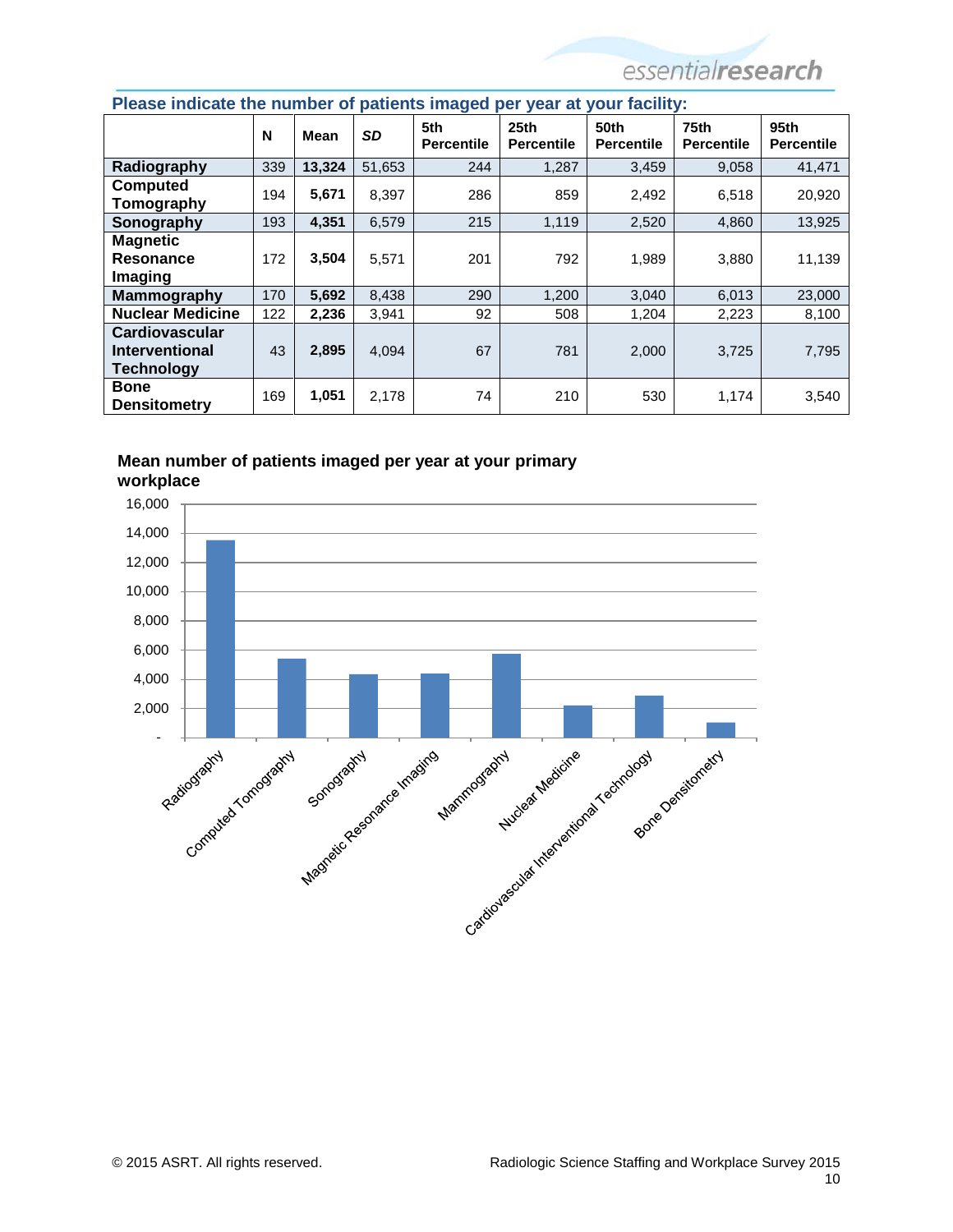|                                                              | N   | Mean   | <b>SD</b> | 5th<br><b>Percentile</b> | 25 <sub>th</sub><br><b>Percentile</b> | <b>50th</b><br><b>Percentile</b> | 75th<br><b>Percentile</b> | 95th<br><b>Percentile</b> |
|--------------------------------------------------------------|-----|--------|-----------|--------------------------|---------------------------------------|----------------------------------|---------------------------|---------------------------|
| Radiography                                                  | 295 | 26,872 | 75,496    | 606                      | 2,613                                 | 6,900                            | 23,667                    | 101,135                   |
| <b>Computed</b><br>Tomography                                | 107 | 12,949 | 23,643    | 426                      | 1,321                                 | 3,664                            | 14,246                    | 51,424                    |
| Sonography                                                   | 116 | 14,424 | 52,045    | 283                      | 1,305                                 | 3,700                            | 9,867                     | 36,775                    |
| <b>Magnetic</b><br>Resonance<br>Imaging                      | 90  | 4,215  | 5,545     | 322                      | 930                                   | 2,002                            | 6,324                     | 12,200                    |
| <b>Mammography</b>                                           | 119 | 10,597 | 18,104    | 448                      | 1,454                                 | 4,200                            | 11,150                    | 43,990                    |
| <b>Nuclear</b><br><b>Medicine</b>                            | 91  | 4,746  | 15,981    | 250                      | 786                                   | 1,515                            | 3,891                     | 14,750                    |
| <b>Cardiovascular</b><br>Interventional<br><b>Technology</b> | 36  | 9,565  | 18,015    | 114                      | 1,550                                 | 3,414                            | 7,747                     | 35,012                    |
| <b>Bone</b><br><b>Densitometry</b>                           | 104 | 1,897  | 3,407     | 77                       | 338                                   | 929                              | 1,973                     | 6,192                     |

#### <span id="page-10-0"></span>**Please indicate the number of images performed per year at your facility:**



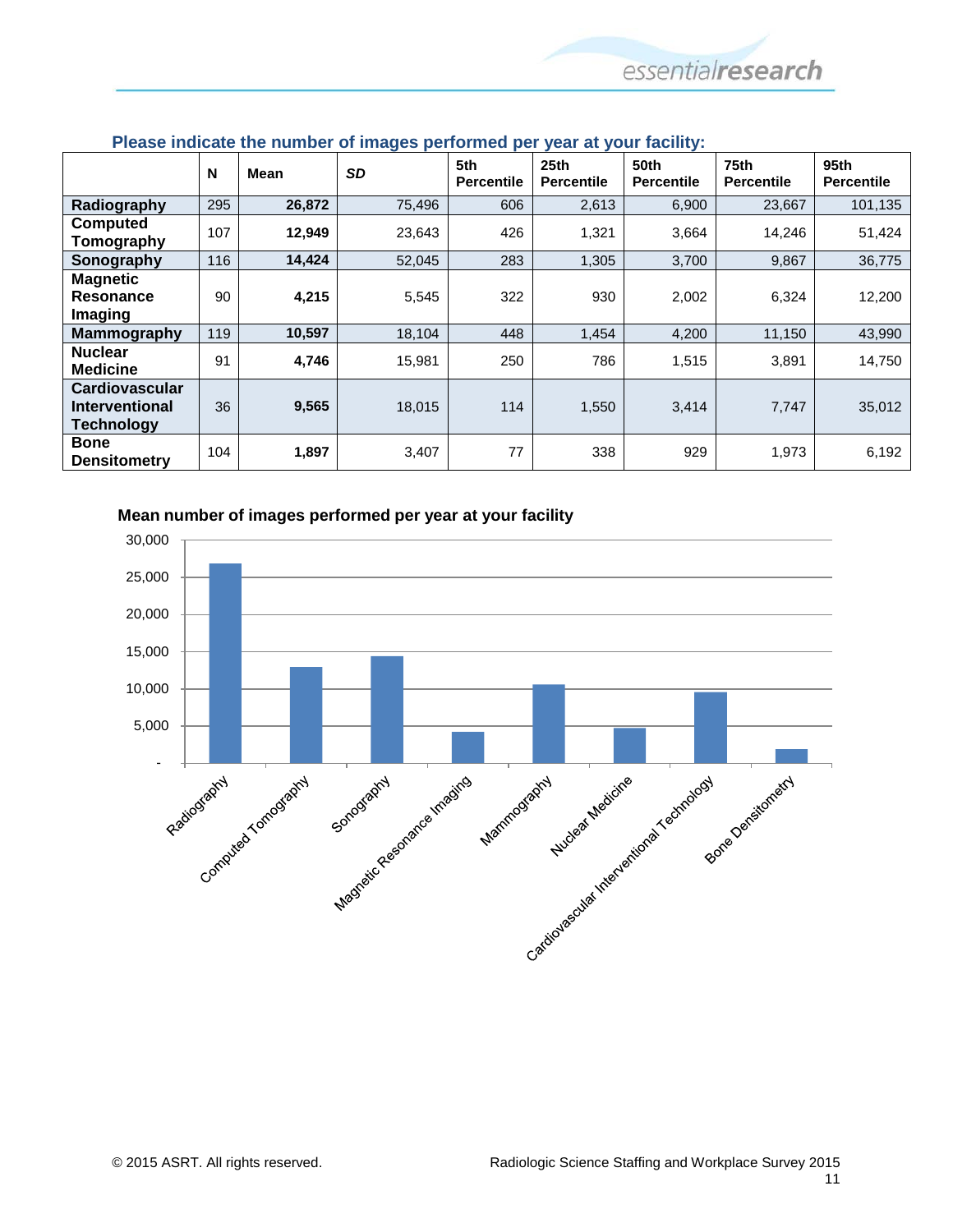#### <span id="page-11-0"></span>**Please indicate the number of images performed per year at your facility in which contrast is administered:**

|                                                       | N   | <b>Mean</b> | <b>SD</b>   | 5th<br><b>Percentile</b> | 25 <sub>th</sub><br><b>Percentile</b> | 50th<br><b>Percentile</b> | 75 <sub>th</sub><br><b>Percentile</b> | 95 <sub>th</sub><br><b>Percentile</b> |
|-------------------------------------------------------|-----|-------------|-------------|--------------------------|---------------------------------------|---------------------------|---------------------------------------|---------------------------------------|
| Radiography                                           | 256 | 1,370       | 5,915       | $\bullet$                | $\cdot$                               | 2                         | 314                                   | 5,960                                 |
| Computed<br>Tomography                                | 128 | 6,225       | 12,772      | 39                       | 548                                   | 1,960                     | 5,387                                 | 34,820                                |
| Sonography                                            | 115 | 236         | 1,716       | ٠                        | ٠                                     | 2                         | 10                                    | 130                                   |
| <b>Magnetic</b><br><b>Resonance</b><br>Imaging        | 112 | 3,099       | 9,615       | 16                       | 201                                   | 500                       | 2,050                                 | 9,800                                 |
| <b>Mammography</b>                                    | 110 | 175         | 1,811       | $\cdot$                  | $\bullet$                             | $\Omega$                  | 1                                     | 6                                     |
| <b>Nuclear</b><br><b>Medicine</b>                     | 58  | 1,057       | 2.440       |                          | ٠                                     | 18                        | 1,200                                 | 6,283                                 |
| Cardiovascular<br>Interventional<br><b>Technology</b> | 34  | 3,900       | 7,111       | 29                       | 366                                   | 1,456                     | 3,900                                 | 22,400                                |
| <b>Bone</b><br><b>Densitometry</b>                    | 96  | 0           | $\mathbf 0$ | ٠                        | ٠                                     |                           |                                       |                                       |

#### **Mean number of images performed per year at your facility in which contrast is administered:**

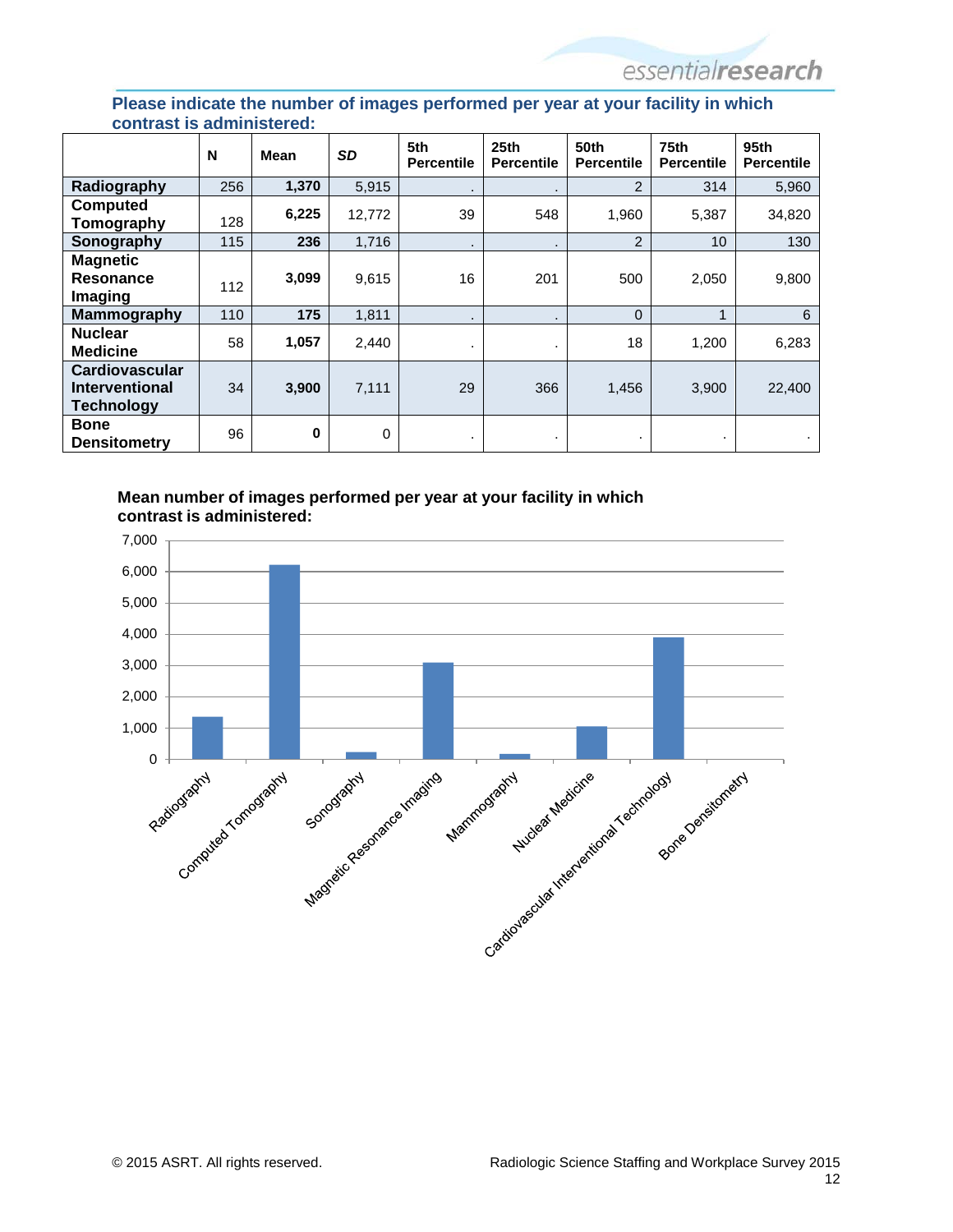## **Facility Demographics**

#### <span id="page-12-1"></span><span id="page-12-0"></span>**In which employment setting do you practice most of the time?**

|                                            | N    | <b>Valid Percent</b> |
|--------------------------------------------|------|----------------------|
| Hospital (not-for-profit)                  | 365  | 32.5%                |
| Imaging center/outpatient imaging facility | 166  | 14.8%                |
| <b>Physician's office</b>                  | 153  | 13.6%                |
| <b>Hospital (for-profit)</b>               | 105  | 9.3%                 |
| <b>Small clinic</b>                        | 82   | 7.3%                 |
| Large clinic                               | 75   | 6.7%                 |
| <b>Hospital (Rural Critical Access)</b>    | 45   | 4.0%                 |
| <b>Education</b>                           | 33   | 2.9%                 |
| Government/VA hospital                     | 28   | 2.5%                 |
| <b>Mobile unit</b>                         | 17   | 1.5%                 |
| Corporate                                  | 14   | 1.2%                 |
| Other                                      | 40   | 3.6%                 |
| <b>Total</b>                               | 1123 | 100.0%               |

#### **In which employment setting do you practice most of the time?**

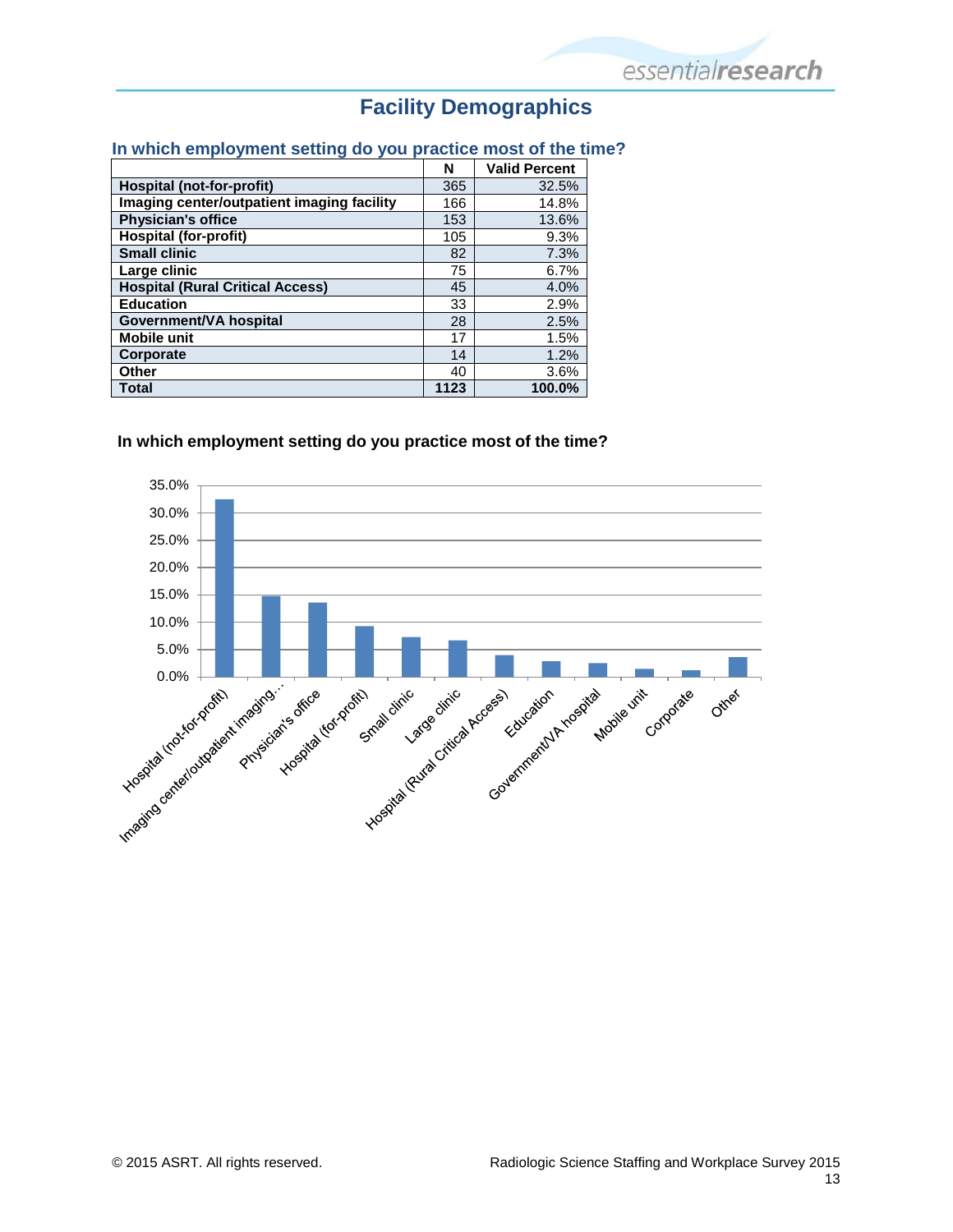|                        | N                                               | <b>Valid Percent</b> | <b>Cumulative Percent</b> |  |  |  |  |
|------------------------|-------------------------------------------------|----------------------|---------------------------|--|--|--|--|
| 100 beds or less       | 201                                             | 37.5%                | 37.5%                     |  |  |  |  |
| 101-200 beds           | 85                                              | 15.9%                | 53.4%                     |  |  |  |  |
| 201-300 beds           | 78                                              | 14.6%                | 67.9%                     |  |  |  |  |
| 301-400 beds           | 61                                              | 11.4%                | 79.3%                     |  |  |  |  |
| 401 beds or more       | 111                                             | 20.7%                | 100.0%                    |  |  |  |  |
| Total                  | 536                                             | 100.0%               |                           |  |  |  |  |
| Mean number of<br>beds | $268 (SD = 483)$                                |                      |                           |  |  |  |  |
| <b>Percentiles</b>     | 5th= 17, 25th = 55, 50th (Median) = 199, 75th = |                      |                           |  |  |  |  |
|                        | 371, 95th = 780                                 |                      |                           |  |  |  |  |

#### **If your primary employment setting is a hospital, how many beds are at the facility?**



#### <span id="page-13-0"></span>**Is your facility open 24 hours a day, 7 days a week?**

|       | N    | <b>Valid Percent</b> |
|-------|------|----------------------|
| Yes   | 541  | 48.2%                |
| Nο    | 582  | 51.8%                |
| Total | 1123 | 100.0%               |



**Is your facility open 24 hours a day, 7 days a week?**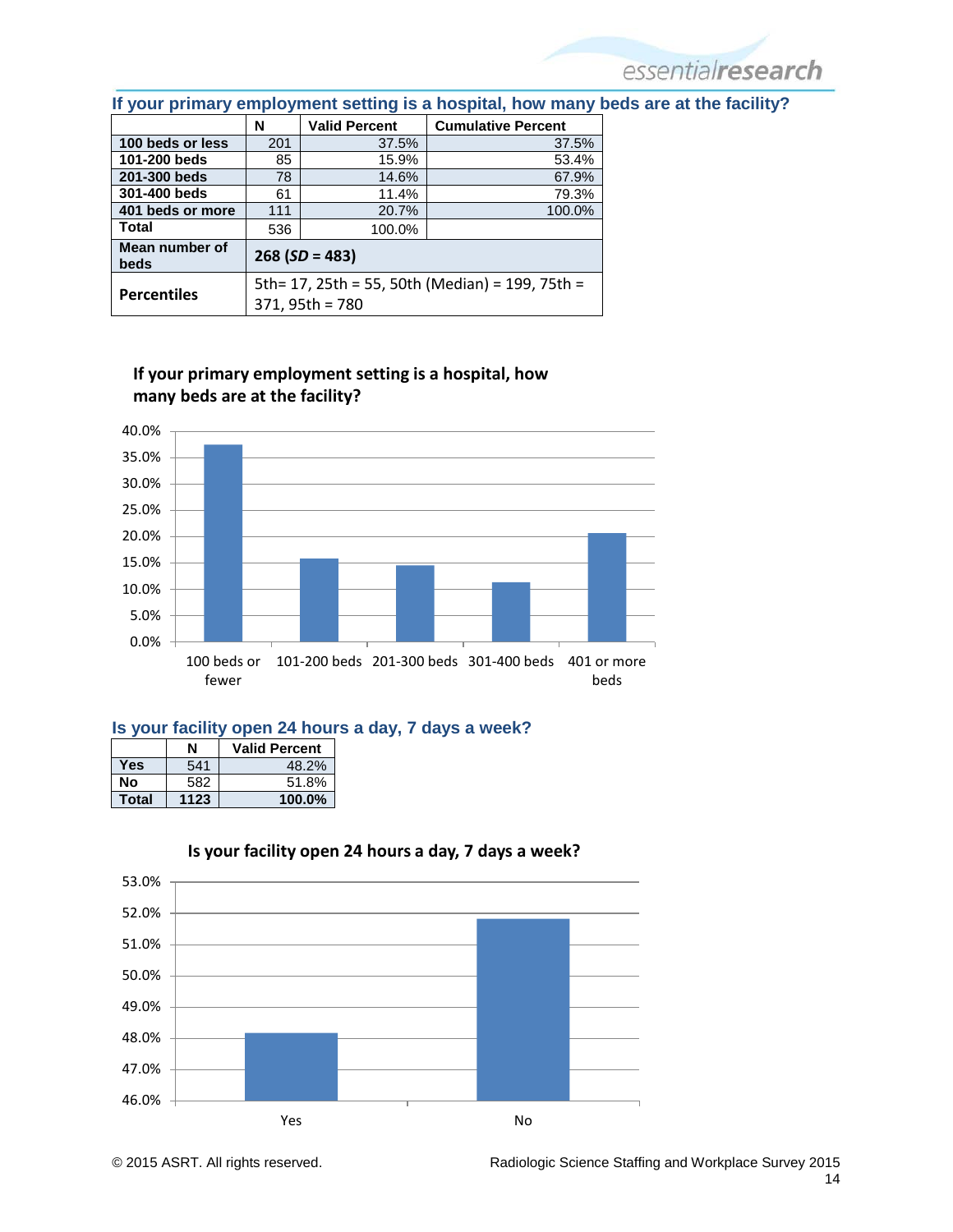#### **If your facility is not open 24 hours, 7 days per week, how many hours per week is it open?**

|                      | N                                                             | <b>Valid Percent</b> | <b>Cumulative Percent</b> |  |  |  |
|----------------------|---------------------------------------------------------------|----------------------|---------------------------|--|--|--|
| Fewer than 40 hours  | 180                                                           | 33.0%                | 33.0%                     |  |  |  |
| <b>41-50 hours</b>   | 152                                                           | 27.9%                | 60.9%                     |  |  |  |
| <b>51-60 hours</b>   | 89                                                            | 16.3%                | 77.2%                     |  |  |  |
| <b>61-70 hours</b>   | 44                                                            | 8.1%                 | 85.3%                     |  |  |  |
| <b>71-80 hours</b>   | 38                                                            | 7.0%                 | 92.3%                     |  |  |  |
| 81-90 hours          | 23                                                            | 4.2%                 | 96.5%                     |  |  |  |
| More than 90 hours   | 19                                                            | 3.5%                 | 100.0%                    |  |  |  |
| <b>Total</b>         | 545                                                           | 100.0%               |                           |  |  |  |
| Mean number of hours | $52(SD = 21)$                                                 |                      |                           |  |  |  |
| <b>Percentiles</b>   | 5th = 15, 25th = 40, 50th (Median) = 50, 75th = 60, 95th = 84 |                      |                           |  |  |  |

**If your facility is not open 24 hours, 7 days per week, how many hours per week is it open?**



#### <span id="page-14-0"></span>**Location of facility:**

|                 |      | Valid          |
|-----------------|------|----------------|
|                 | N    | <b>Percent</b> |
| <b>Suburban</b> | 458  | 41.2%          |
| Urban           | 368  | 33.1%          |
| <b>Rural</b>    | 287  | 25.8%          |
| Total           | 1113 | 100.0%         |



#### **Location of facility:**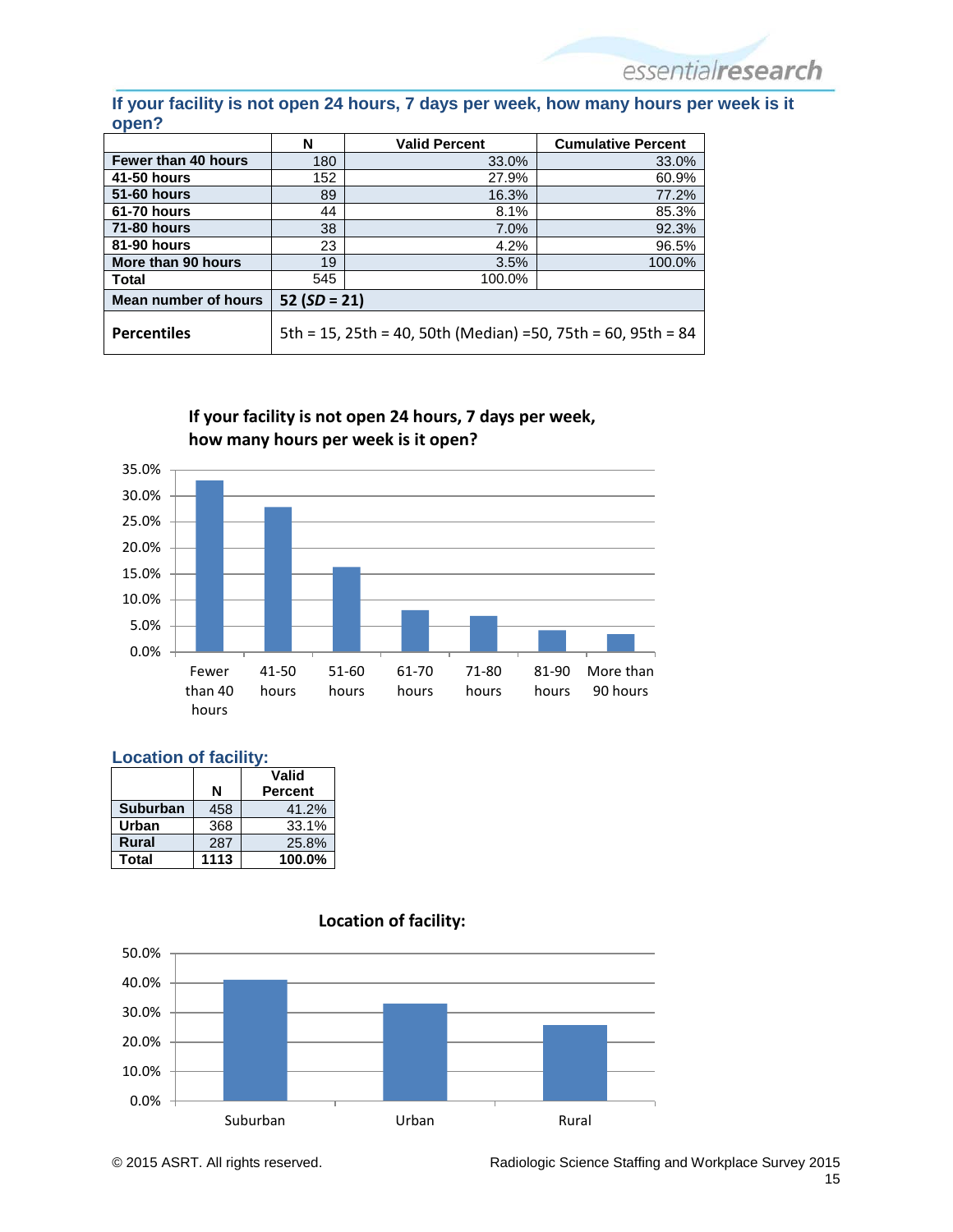

## <span id="page-15-0"></span>**In what state is your facility located?**<br>State **N** State **N**

| <b>State</b> | N  | <b>State</b> | N  | <b>State</b> | N  | <b>State</b>   | N  | <b>State</b>   | N  |
|--------------|----|--------------|----|--------------|----|----------------|----|----------------|----|
| AK           | 5  | HI           | 6  | <b>ME</b>    | 4  | <b>NJ</b>      | 29 | <b>SD</b>      | ö  |
| AL           | 23 | ΙA           | 16 | MI           | 24 | <b>NM</b>      | 8  | TN             | 29 |
| AR.          | 18 | ID           | 8  | MN           | 41 | <b>NV</b>      | 12 | <b>TX</b>      | 62 |
| AZ           | 26 |              | 37 | <b>MO</b>    | 19 | <b>NY</b>      | 59 | UT             | 6  |
| CA           | 73 | IN           | 24 | <b>MS</b>    | 11 | OH             | 34 | VA             | 31 |
| CO           | 14 | KS           | 21 | MT           | 9  | OK             | 24 | V <sup>T</sup> |    |
| <b>CT</b>    | 16 | KY           | 16 | <b>NC</b>    | 34 | OR             | 11 | <b>WA</b>      | 19 |
| DE           | 3  | LA           | 23 | <b>ND</b>    | 4  | PA             | 48 | WI             | 24 |
| <b>FL</b>    | 51 | MA           | 26 | <b>NE</b>    | 18 | R <sub>l</sub> | 5  | WV             |    |
| GA           | 29 | MD/DC        | 21 | <b>NH</b>    | 11 | SC             | 18 | WY             | 4  |

| ∽ |                     |                 |
|---|---------------------|-----------------|
|   | <b>State</b>        | Ν               |
|   | <b>ME</b>           | 4               |
|   | MI                  | 24              |
|   | <b>MN</b>           | $\overline{41}$ |
|   | <b>MO</b>           | 19              |
|   | <b>MS</b>           | 11              |
|   | MT                  | 9               |
|   | <b>NC</b>           | $\frac{34}{4}$  |
|   | <b>ND</b>           |                 |
|   | $\overline{\sf NE}$ | 18              |
|   | ĪЧ                  | 11              |

| <b>State</b>           | Ν  |
|------------------------|----|
| NJ                     | 29 |
| <b>NM</b>              | 8  |
| <b>NV</b>              | 12 |
| NY                     | 59 |
| OH                     | 34 |
| OK                     | 24 |
| <b>OR</b>              | 11 |
| PA                     | 48 |
| RI                     | 5  |
| $\overline{\text{sc}}$ | 18 |

| <b>State</b>            | N  |
|-------------------------|----|
| $\overline{SD}$         | 8  |
| <b>TN</b>               | 29 |
| <b>TX</b>               | 62 |
| UT                      | 6  |
| <b>VA</b>               | 31 |
| VT                      | 7  |
| <b>WA</b>               | 19 |
| $\overline{\mathsf{W}}$ | 24 |
| WV                      | 7  |
| WY                      | 4  |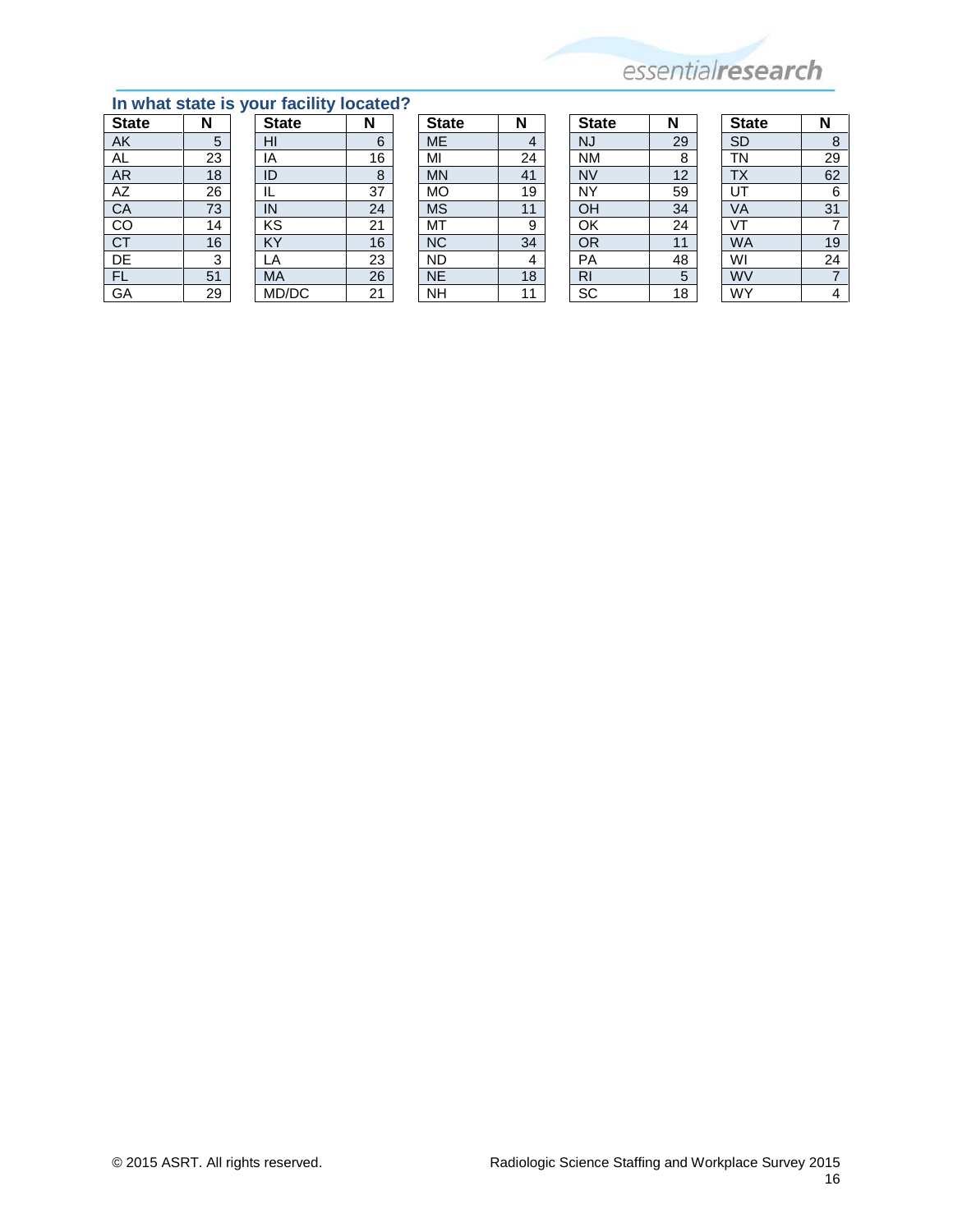### **Workforce Demographics**

<span id="page-16-1"></span><span id="page-16-0"></span>**Over the last two years, how many full-time equivalent (FTE) radiologic technologists in your department have left for any of the following reasons?**

|                             | 2013 |      |               |      |     | 2014 |      |             |        |      |     |     |
|-----------------------------|------|------|---------------|------|-----|------|------|-------------|--------|------|-----|-----|
|                             | N    | Mean | <b>Median</b> | SD   | Min | Max  | N    | <b>Mean</b> | Median | SD   | Min | Max |
| <b>Retirement</b>           | 577  | .38  | .00           | .82  | 0   | 6    | 603  | .50         | .00    | 1.74 | 0   | 35  |
| Layoffs                     | 557  | .26  | .00           | .04  | 0   | 12   | 554  | .30         | .00    | 2.23 |     | 50  |
| <b>Terminated with</b>      | 583  | .43  | .00           | .92  | 0   | 9    | 574  | .41         | .00    | .87  | 0   | 8   |
| cause                       |      |      |               |      |     |      |      |             |        |      |     |     |
| Left to work in             | 563  | .49  | .00           | .93  | 0   | 30   | 587  | .58         | .00    | 2.04 |     | 35  |
| another profession          |      |      |               |      |     |      |      |             |        |      |     |     |
| <b>Personal reasons</b>     | 560  | .34  | .00           | .90  | 0   | 15   | 584  | .43         | .00.   | 1.12 | 0   | 20  |
| <b>Other reasons</b>        | 473  | .38  | .00           | .14  | 0   | 11   | 499  | .49         | .00    | 1.21 |     | 15  |
| <b>Total staff who left</b> | 123  | 1.12 | .00           | 2.59 | 0   | 30   | 1123 | 1.37        | .00    | 3.49 |     | 55  |

**Over the last two years, how many full-time equivalent (FTE) radiologic technologists in your department have left for any of the following reasons?**